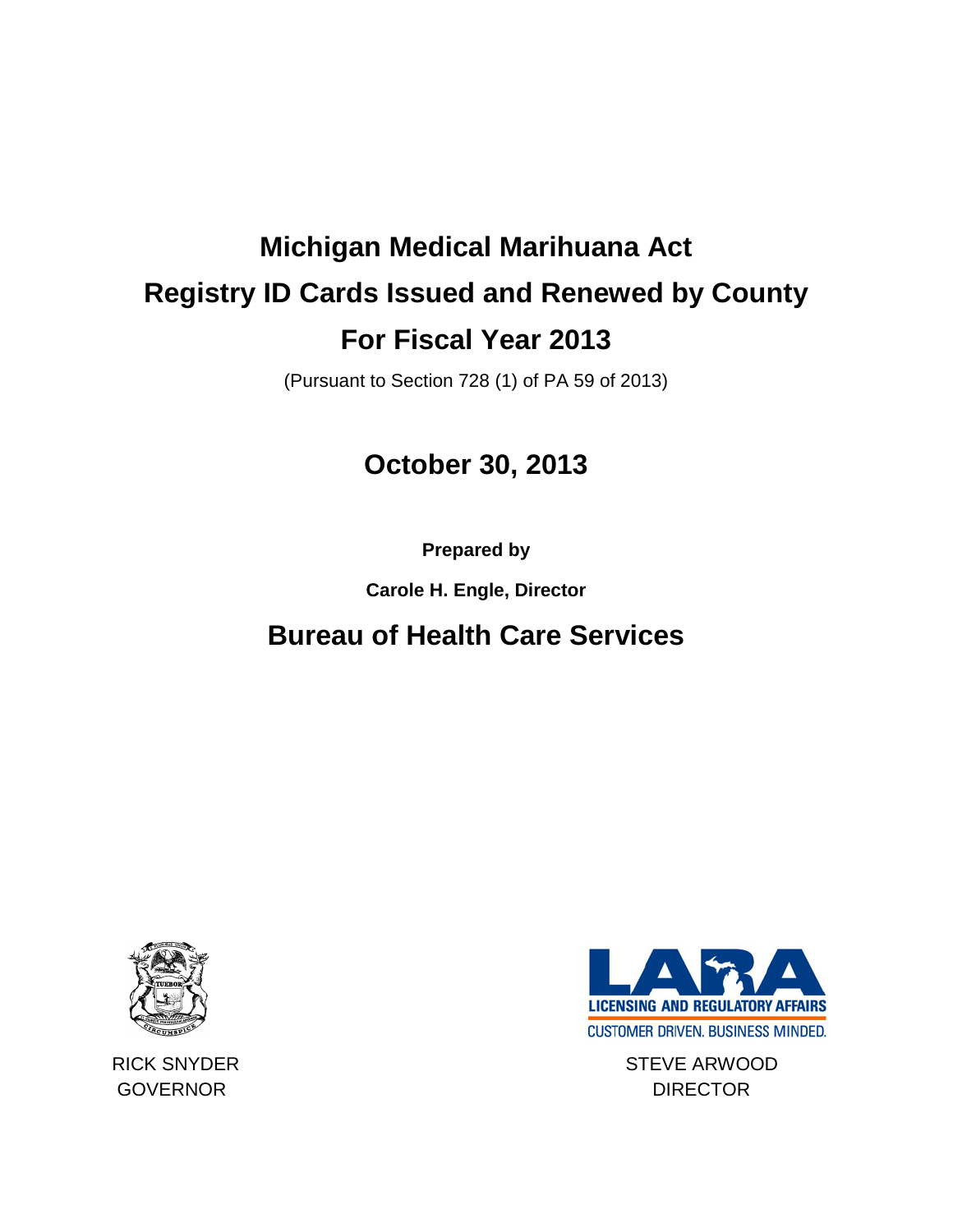### **Table of Contents**

| <b>Executive Summary</b> | 2 |
|--------------------------|---|
| <b>County Totals</b>     | 3 |
| Summary                  | 5 |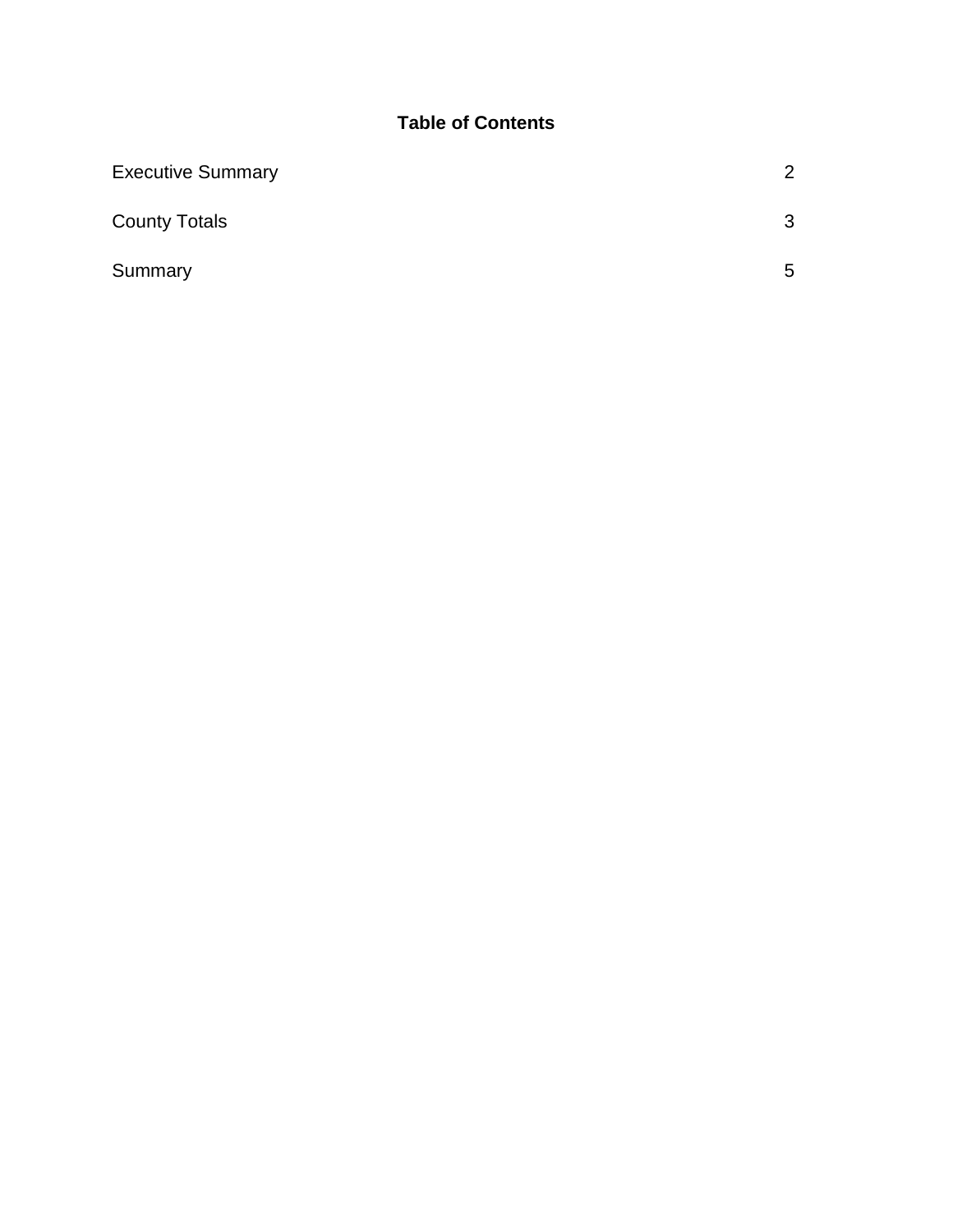#### **Executive Summary:**

Public Act 59 of 2013 requires the following:

**Section 728 (1):** *Not later than October 30, the department shall prepare a report that provides the number of registry identification cards issued to or renewed for patients residing in each county during the previous fiscal year, under the Michigan medical marihuana act, 2008 IL 1, MCL 333.26421 to 333.26430. The department shall submit this report to the state budget director, the subcommittees, and the fiscal agencies.*

Pursuant to this new requirement, this report has been prepared and issued electronically to the House and Senate appropriations subcommittees, House and Senate Fiscal Agencies, and the state budget director to meet the October 30 reporting requirement. In addition, this report may also be found online under the following locations:

- The Health Professions section of the Bureau of Health Care Services website at: [www.michigan.gov/bhcs.](http://www.michigan.gov/bhcs)
- The All About LARA section Legislative Reports of the Department of Licensing and Regulatory Affairs website at: [www.michigan.gov/lara.](http://www.michigan.gov/lara)

The Bureau of Health Care Services (BHCS), where the Michigan Medical Marihuana Program (MMMP) is located, is responsible for tracking this data. The mission of BHCS is to protect, preserve and improve the health, safety and welfare of Michigan's citizens through the licensing and regulation of health professionals, health facilities and longterm care facilities. The Bureau is designed to make our regulatory system simple, fair and efficient while at the same time protecting Michigan's vulnerable population.

Specifically, the information provided is based on data from October 1, 2012 through September 30, 2013.

#### **Background:**

Public Act 59 of 2013 requires the following:

**Section 728 (1):** *Not later than October 30, the department shall prepare a report that provides the number of registry identification cards issued to or renewed for patients residing in each county during the previous fiscal year, under the Michigan medical marihuana act, 2008 IL 1, MCL 333.26421 to 333.26430. The department shall submit this report to the state budget director, the subcommittees, and the fiscal agencies.*

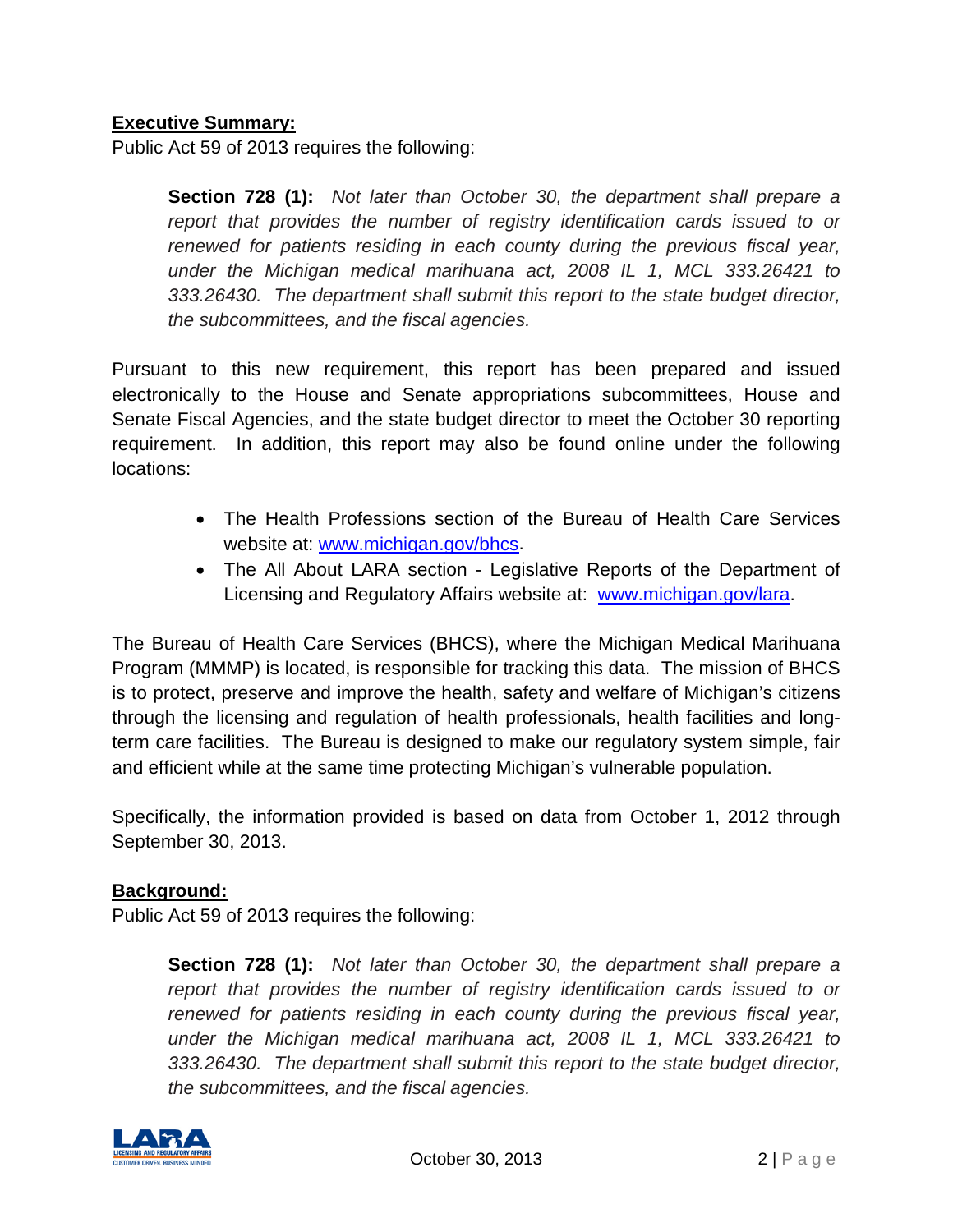The following data was generated by the Department of Technology, Management and Budget's License 2000 database.

### **MICHIGAN MEDICAL MARIHUANA ACT REGISTRY ID CARDS ISSUED AND RENEWED BY COUNTY FOR FISCAL YEAR 2013**

|                       | <b>New Patient</b>    | <b>Renewal Patient</b> |
|-----------------------|-----------------------|------------------------|
| County                | <b>Identification</b> | <b>Identification</b>  |
|                       | <b>Cards Issued</b>   | <b>Cards Issued</b>    |
| Alcona                | 141                   | 82                     |
| Alger                 | 94                    | 46                     |
| Allegan               | 1,001                 | 491                    |
| Alpena                | 258                   | 109                    |
| Antrim                | 327                   | 178                    |
| Arenac                | 248                   | 132                    |
| Baraga                | 77                    | 25                     |
| <b>Barry</b>          | 521                   | 314                    |
| Bay                   | 927                   | 420                    |
| <b>Benzie</b>         | 206                   | 139                    |
| <b>Berrien</b>        | 1,514                 | 766                    |
| <b>Branch</b>         | 480                   | 196                    |
| Calhoun               | 1,497                 | 665                    |
| Cass                  | 465                   | 188                    |
| Charlevoix            | 287                   | 187                    |
| Cheboygan             | 210                   | 133                    |
| Chippewa              | 267                   | 149                    |
| Clare                 | 428                   | 248                    |
| Clinton               | 457                   | 315                    |
| Crawford              | 176                   | 72                     |
| Delta                 | 417                   | 242                    |
| <b>Dickinson</b>      | 275                   | 125                    |
| Eaton                 | 1,150                 | 626                    |
| Emmet                 | 307                   | 188                    |
| Genesee               | 5,743                 | 2,245                  |
| Gladwin               | 324                   | 147                    |
| Gogebic               | 169                   | 56                     |
| <b>Grand Traverse</b> | 992                   | 544                    |
| Gratiot               | 383                   | 226                    |

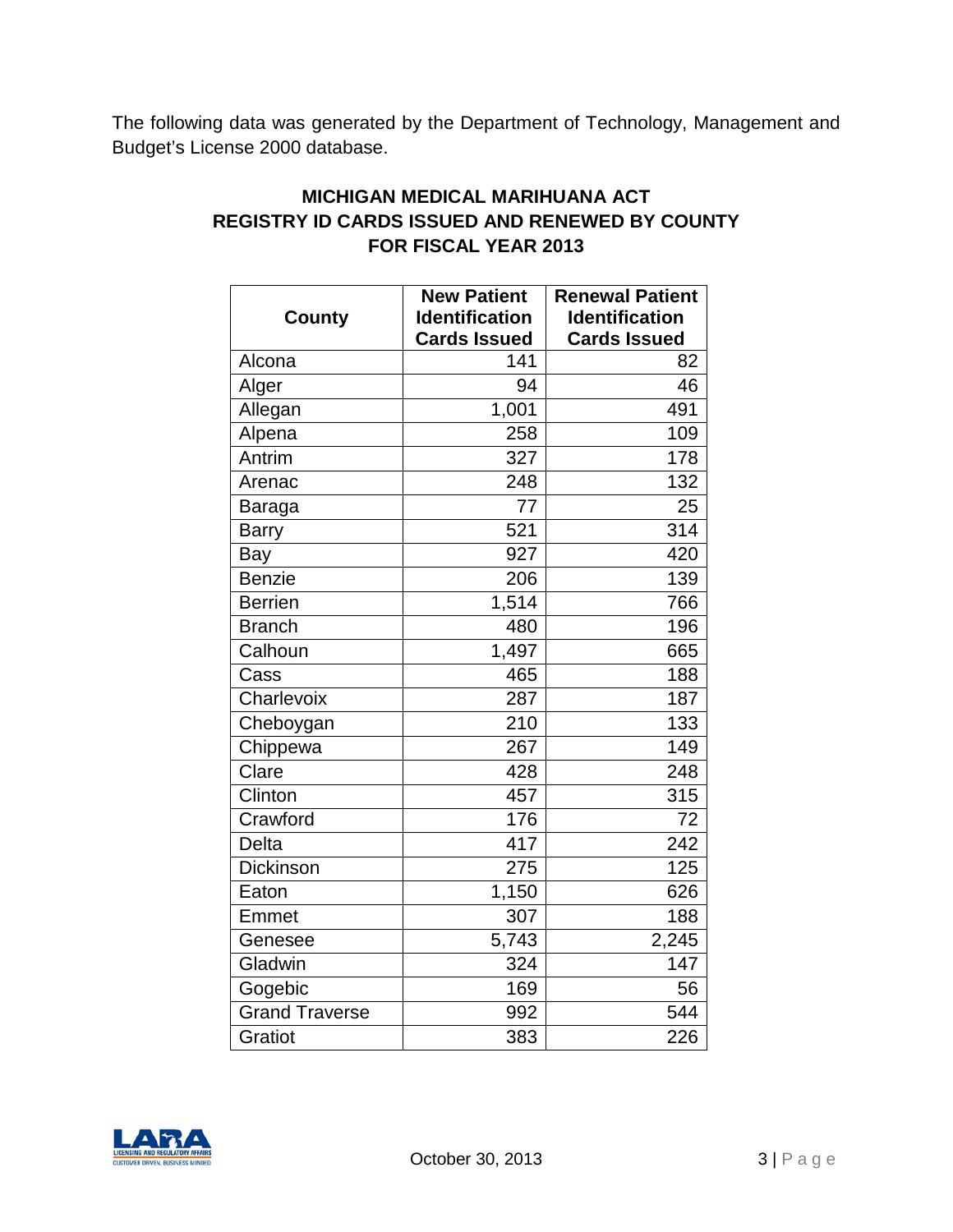|                  | <b>New Patient</b>    | <b>Renewal Patient</b> |
|------------------|-----------------------|------------------------|
| County           | <b>Identification</b> | <b>Identification</b>  |
|                  | <b>Cards Issued</b>   | <b>Cards Issued</b>    |
| Hillsdale        | 621                   | 197                    |
| Houghton         | 318                   | 107                    |
| Huron            | 138                   | 55                     |
| Ingham           | 3,211                 | 1,458                  |
| Ionia            | 570                   | 280                    |
| losco            | 285                   | 146                    |
| Iron             | 144                   | 62                     |
| Isabella         | 548                   | 251                    |
| Jackson          | 2,287                 | 937                    |
| Kalamazoo        | 1,839                 | 1,041                  |
| Kalkaska         | 291                   | 167                    |
| Kent             | 3,954                 | 1,539                  |
| Keweenaw         | 25                    | 14                     |
| Lake             | 166                   | 103                    |
| Lapeer           | 949                   | 517                    |
| Leelanau         | 145                   | 96                     |
| Lenawee          | 1,473                 | 682                    |
| Livingston       | 1,168                 | 618                    |
| Luce             | 48                    | 43                     |
| Mackinac         | 113                   | 93                     |
| Macomb           | 5,714                 | 2,283                  |
| Manistee         | 224                   | 149                    |
| Marquette        | 652                   | 331                    |
| Mason            | 288                   | 154                    |
| Mecosta          | 329                   | 174                    |
| Menominee        | 216                   | 82                     |
| Midland          | 482                   | 276                    |
| <b>Missaukee</b> | 119                   | 81                     |
| Monroe           | 1,502                 | 656                    |
| Montcalm         | 827                   | 437                    |
| Montmorency      | 173                   | 101                    |
| Muskegon         | 2,011                 | 667                    |
| Newaygo          | 512                   | 246                    |
| Oakland          | 7,607                 | 3,134                  |
| Oceana           | 355                   | 156                    |
| Ogemaw           | 182                   | 111                    |
| Ontonagon        | 110                   | 36                     |
| Osceola          | 280                   | 144                    |
| Oscoda           | 84                    | 59                     |